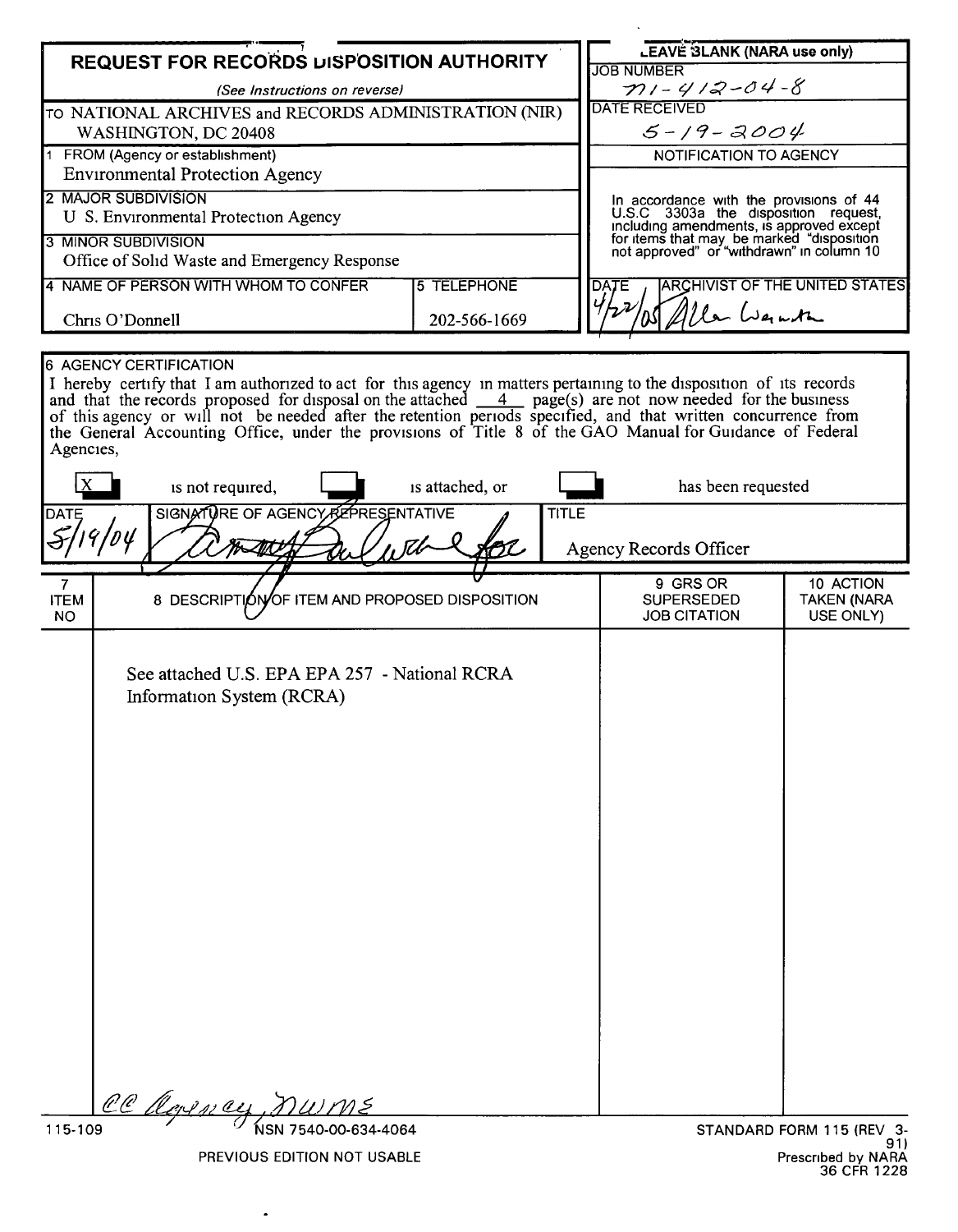# **EPA Records Schedule 257**

Status: Final, *10/3112009*

Title: National RCRA Information System (RCRAInfo)

Program: RCRA

Applicability: Agency-wide

Function: 108-025-05 - Manage Risks from Wastes

#### NARA Disposal Authority:

This schedule authonzes the disposition of the record copy in any media (media neutral), excludmg any records already m electronic form. Records designated for permanent retention must be transferred to the National Archives in accordance with NARA standards at the time of transfer.

• N<sub>1</sub>-412-04-8

## Description:

RCRAInfo is one of EPA's mission-critical systems used by EPA regional offices and the states to record and track information provided by the regulated community concernmg the generation, shipment, treatment, and disposal of hazardous wastes. Input includes information from facilities on the amounts and kinds of hazardous waste being generated, transported, and stored during the reporting year.

In most cases, the states serve as primary implementers of the program in heu of EPA regional offices. However, m some states, and for certain aspects of the program, EPA regions retam all, or some, program implementation responsibility. EPA headquarters, regions, and states work m partnership to redefine information needs for the RCRA program under the Waste Information Needs and the Information for Making Environmental Decisions initiative (WIN/Informed).

The system also tracks significant milestones of state and EPA activity supporting program planning, implementation, and reporting of accomplishments. Output also includes data for the National Bienmal Report on Hazardous Waste that is prepared under Congressional mandate, as well as ad hoc reports.

The system interfaces WIth other EPA systems, including the Facility Registry System (FRS) and Envirofacts, that are scheduled separately.

#### Disposition Instructions:

#### Item a: Electronic software program

This Item is to be used only by the Office of Sohd Waste and Emergency Response, Communications, Information and Resources Management Division at Headquarters.

• Disposable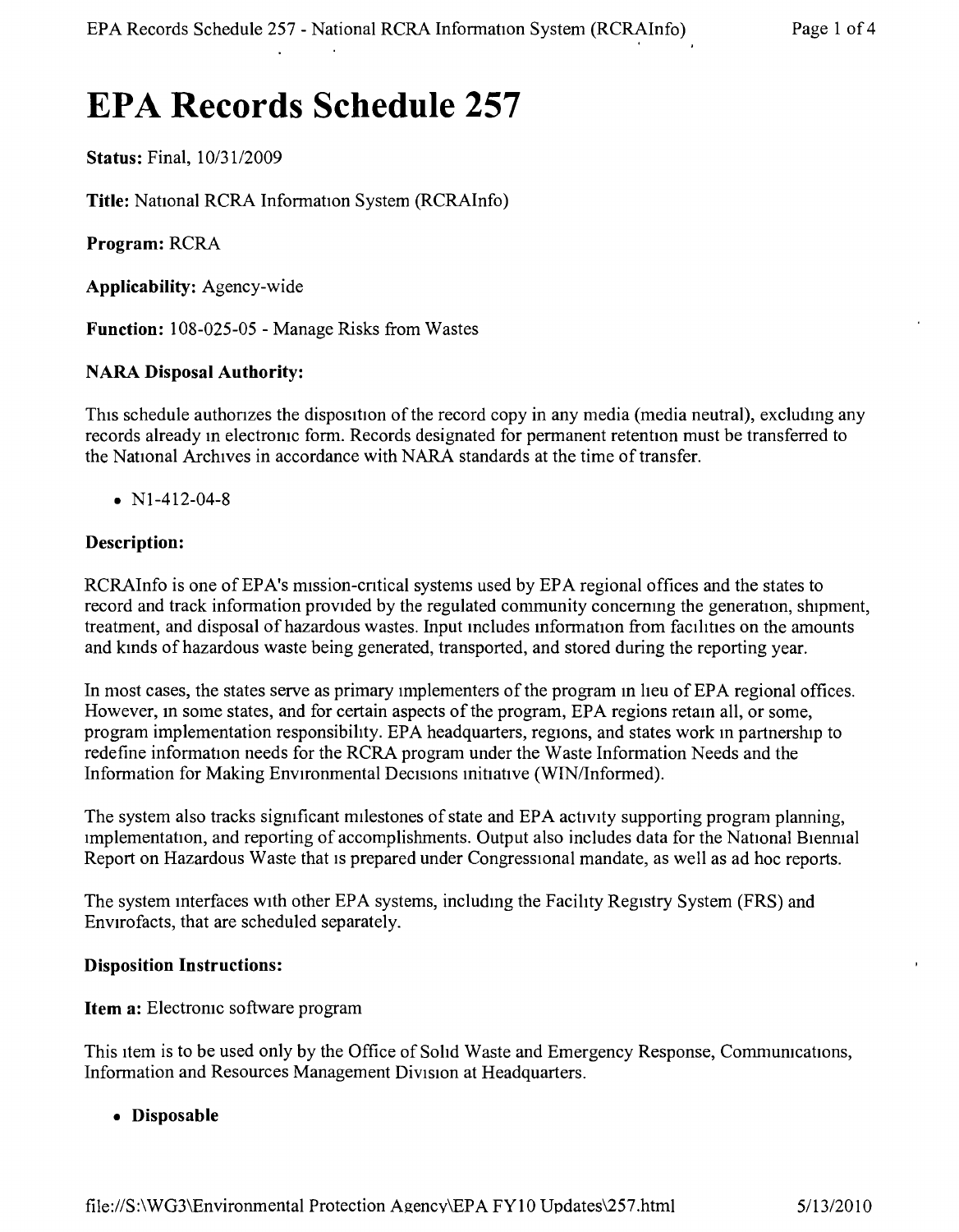• Destroy when no longer needed to ensure access to, and use of, the electronic records throughout the authonzed retention penod.

# Item b: Input

- Disposable
- Follow instructions for EPA 171.

### Item c: Electromc data

This item is to be used only by the Office of Solid Waste and Emergency Response, Communications, Information and Resources Management Division at Headquarters.

## • Permanent

• Transfer data annually to the National Archives, as specified in 36 CFR 1235.44-1235.50 or standards applicable at the time.

## Item d: Output and reports - Biennial report

This item is to be used only by the Office of Solid Waste and Emergency Response, Communications, Information and Resources Management Division at Headquarters.

## • Permanent

- Close upon publication of the report.
- Transfer to the National Archives along with the electronic data (item c).

Item e: Output and reports - Ad hoc reports

- Varies
- File with related records and follow instructions for related records.

#### Item f: System documentation

This item is to be used only by the Office of Solid Waste and Emergency Response, Communications, Information and Resources Management Division at Headquarters.

- Permanent
- Transfer to the National Archives those records necessary to document how the system captures, manipulates, and outputs data, as specified in 36 CFR 1235.44-1235.50 or standards applicable at the time. Documentation is transferred with the electromc data (item c).

# Guidance: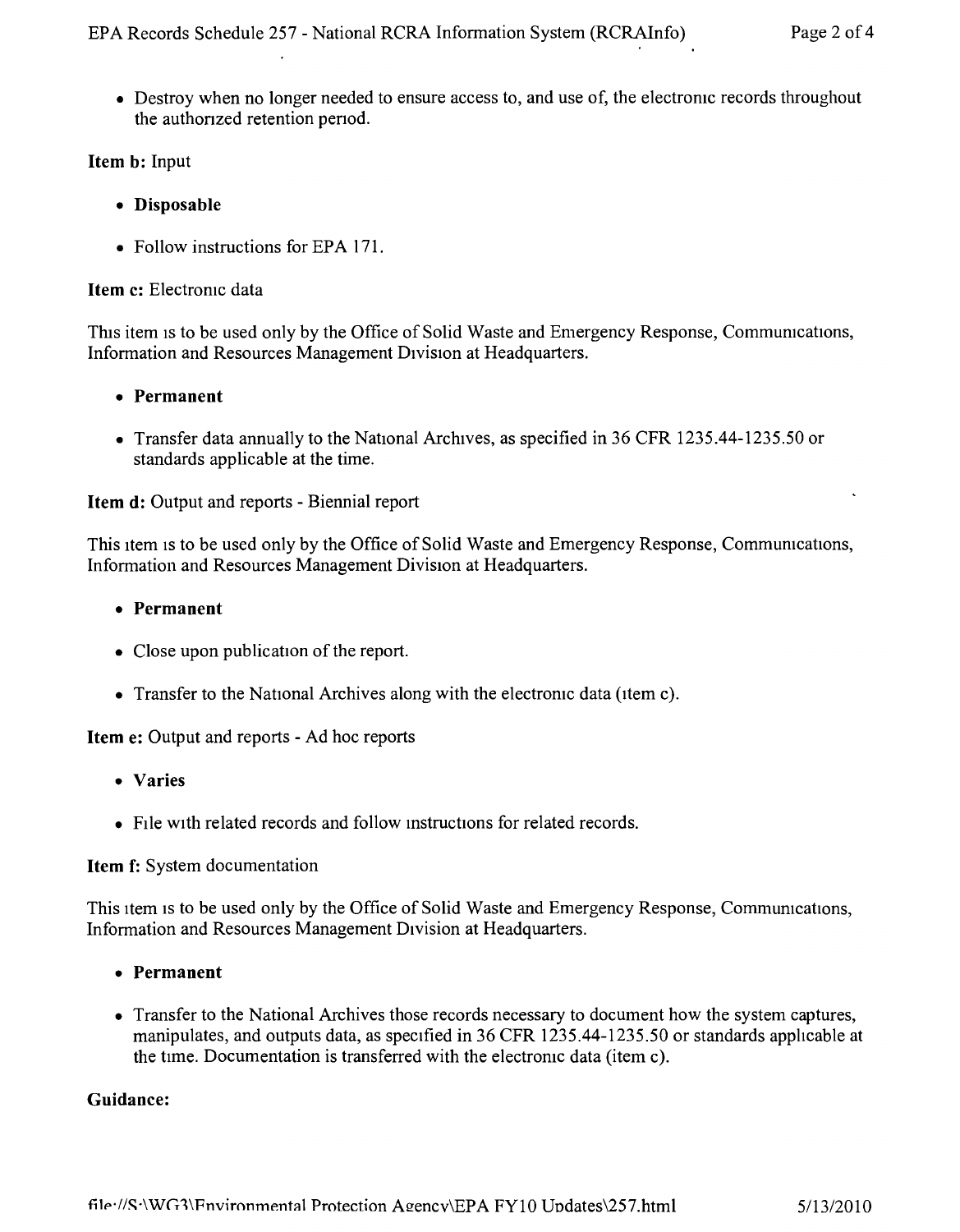RCRAInfo replaces the Bienmal Reportmg System (BRS), the Resources Conservation and Recovery Information System (RCRIS) and RCRAID.

See EPA series 478 for RCRA generators, transporters, and TSD facilities files. Enforcement action files are covered in EPA 207; RCRA corrective action files m EPA 206; and comphance files in EPA 211.

The Facility Registry System (FRS) is scheduled as EPA 096, the Central Data Exchange (CDX) as EPA 097, and Envirofacts as EPA 098.

The disposition of item b, including all regional and merge data backups, are the responsibility of the appropriate regional or state office upon verification of successful transfer.

This schedule also covers RCRARep, a Web-based reportmg tool managed m Region 1.

#### **Reasons for Disposition:**

The following change was made m the *02128/2009* version:

• Revised information on predecessor systems and moved it from description to guidance

The following change was made in the *08/3112008* version:

- Revised guidance to include Region 1's RCRARep software tool.
- Deleted "WIth exceptions" from apphcability.

The following changes were made to the *04/3012008* version:

- Revised disposition instructions for item b.
- Revised title of disposition item f.

RCRAInfo is the major data system supportmg all operations required by RCRA regulations for permitting, hazardous waste tracking, corrective actions and enforcement of hazardous waste generators, transporters, treatment, and disposal facilities. This system replaces the Biennial Reporting System (BRS) and Resource Conservation and Recovery Information System (RCRIS) which were appraised by the National Archives as permanent,

#### **Custodians:**

Office of Solid Waste and Emergency Response, Office of Resource Conservation and Recovery, Program Implementation and Information Division

- **• Contact:** Enc Schwarz
- **• Telephone:** 703-308-0035

Office of Solid Waste and Emergency Response, Office of Resource Conservation and Recovery, Program Implementation and Information Division

- **• Contact:** Lori Furr
- **• Telephone:** 703-605-0596